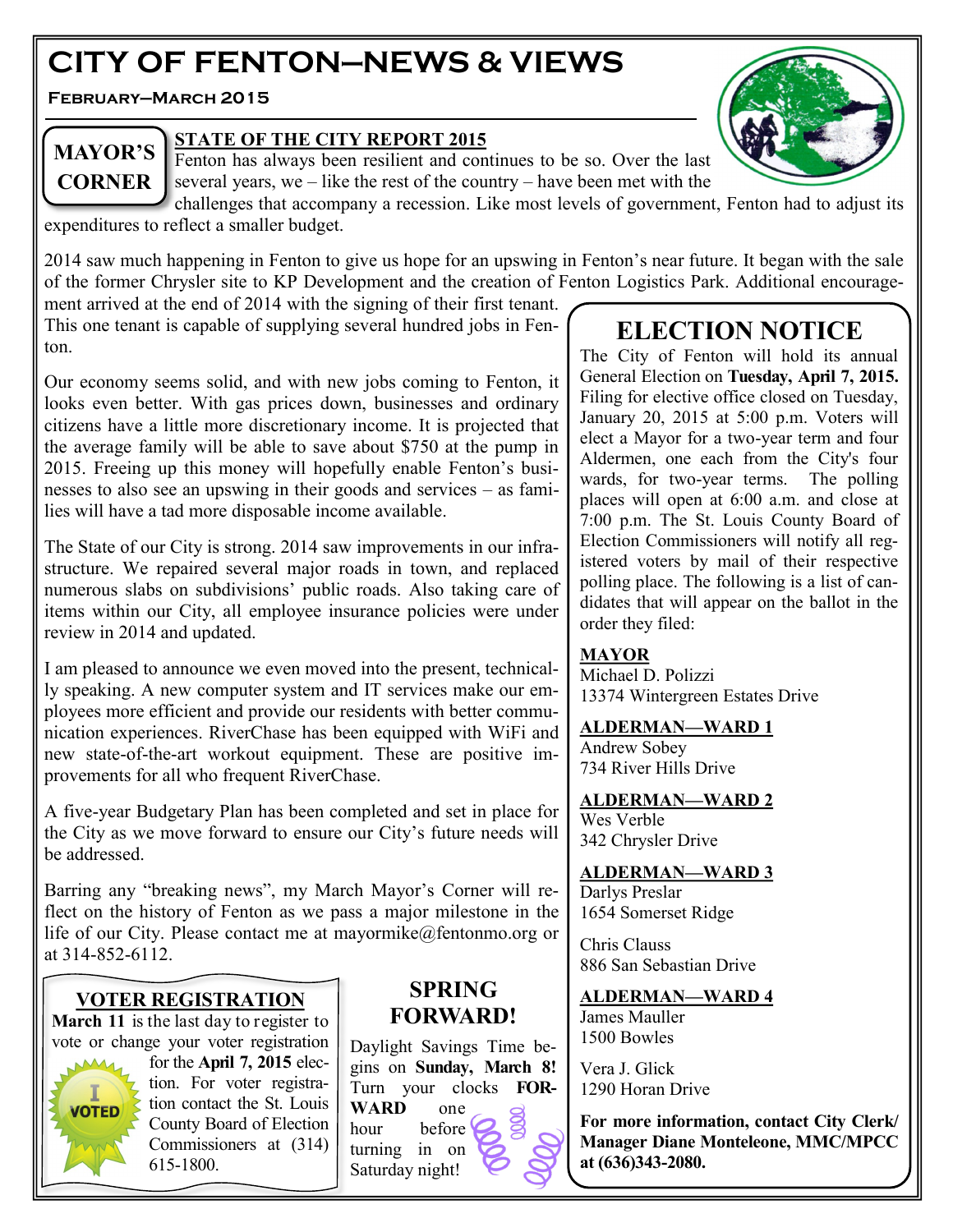February—March 2015

### **PLANNING & ZONING COMMISSION PUBLIC HEARING**

On Tuesday, March 3, 2015, the Planning & Zoning Commission will hold a Public Hearing at 7:00 p.m. during their regularly scheduled meeting at City Hall to consider the following:



### **OLD BUSINESS:** None.

#### **NEW BUSINESS:**

- $\checkmark$  Consideration of a Resolution of Intent to amend Chapter 480: Subdivision Regulations and other certain Sections of the Zoning Code pertaining to Subdivision Regulations.
- $\checkmark$  Consideration of amendments to Chapter 480: Subdivision Regulations and other certain Sections of the Zoning Code pertaining to Subdivision Regulations.

#### **SITE PLAN REVIEW:**

 $\checkmark$  A petition by Tammy Korte of ArcVision, Inc., for Site Plan Review of a proposed exterior building remodel at 631 Gravois Road. The parcel is addressed as 635 Gravois Road and zoned "OT-2" Olde Towne Family Entertainment/Commercial Zone District.

For more information, please call Community Development at (636) 349-8110.

# **NEWS FROM PUBLIC WORKS**

**Residential tree removal** is complete for this winter. New requests will be taken for the fall season removal.

**Potholes Happen!** If you see a pothole on the city streets, please report it to the Public Works Office.

 $\bullet$   $\bullet$   $\bullet$ *Please, Please, Please, drive carefully out there! Do not Text and Drive and watch out for workers on the road!*

#### $\bullet$   $\bullet$   $\bullet$ **SOMETHING IN NEED OF REPAIR?**

If you notice a street in need of repair or any other item that the Public Works Department should be aware of, please notify us by email at **publicworks@fentonmo.org** or call us at **(636) 349-8155**. We will work to address the concern as soon as possible. Thank you for your help in keeping up the City!

# **POTENTIAL BRIDGE CLOSURE NOTICE**

The City of Sunset Hills has requested closure of the Old Gravois Road Bridge on **Saturday, March 28 from 7:45 a.m. to 9:15 a.m.** for their 1st Annual Bunny Hop 5k Run. The Community Affairs Committee has recommended approval to the Board of Aldermen for final approval at the February 26 Board of Aldermen Meeting.

#### **NEW BUSINESS CORNER**

The following businesses have applied for an Occupancy Permit and are planning on calling Fenton "home":



**Duncan Financial Management, Inc.** 1855 Bowles Avenue, Suite 105 *(financial planning services)*

**Gateway Elite Crete** 1750 Chase Drive *(office and warehouse for wholesale decorative concrete products)*

**Innovative Brokerage Network** 1606 Larkin Williams Road *(office, insurance brokerage)*

**MGB Systems, Inc.** 546 Rudder Road *(office for information technology support staff)*

> **Midwest Fitness Supply** 416 Gravois Road *(online sales of fitness equipment)*

**Platinum Driveline** 1195 Horan Drive *(office and distribution warehouse for automotive parts)*

> **Production STL, Inc.** 1601 Manufacturers Drive *(office and warehouse for concert and event production company)*

**Swan Packaging, Inc.** 757 Rudder Road *(office for flexible packaging company)*

#### **The Bedroom Store**

72 Fenton Plaza *(retail sales of mattresses, bedroom furniture and sleep accessories)*

**TYCO Integrated Security** 130 Larkin Williams Industrial Court *(sales office and warehouse for electronic security company)*

# FRIENDLY REMINDER ...

Just a friendly reminder that per Section 225.020 of the Municipal Code, all solid waste containers (including recycling containers) shall only be placed at the  $\bullet$ curb on the day of collection. Please remember to remove your trash and recycling containers from the curb the day of collection.

PAGE 2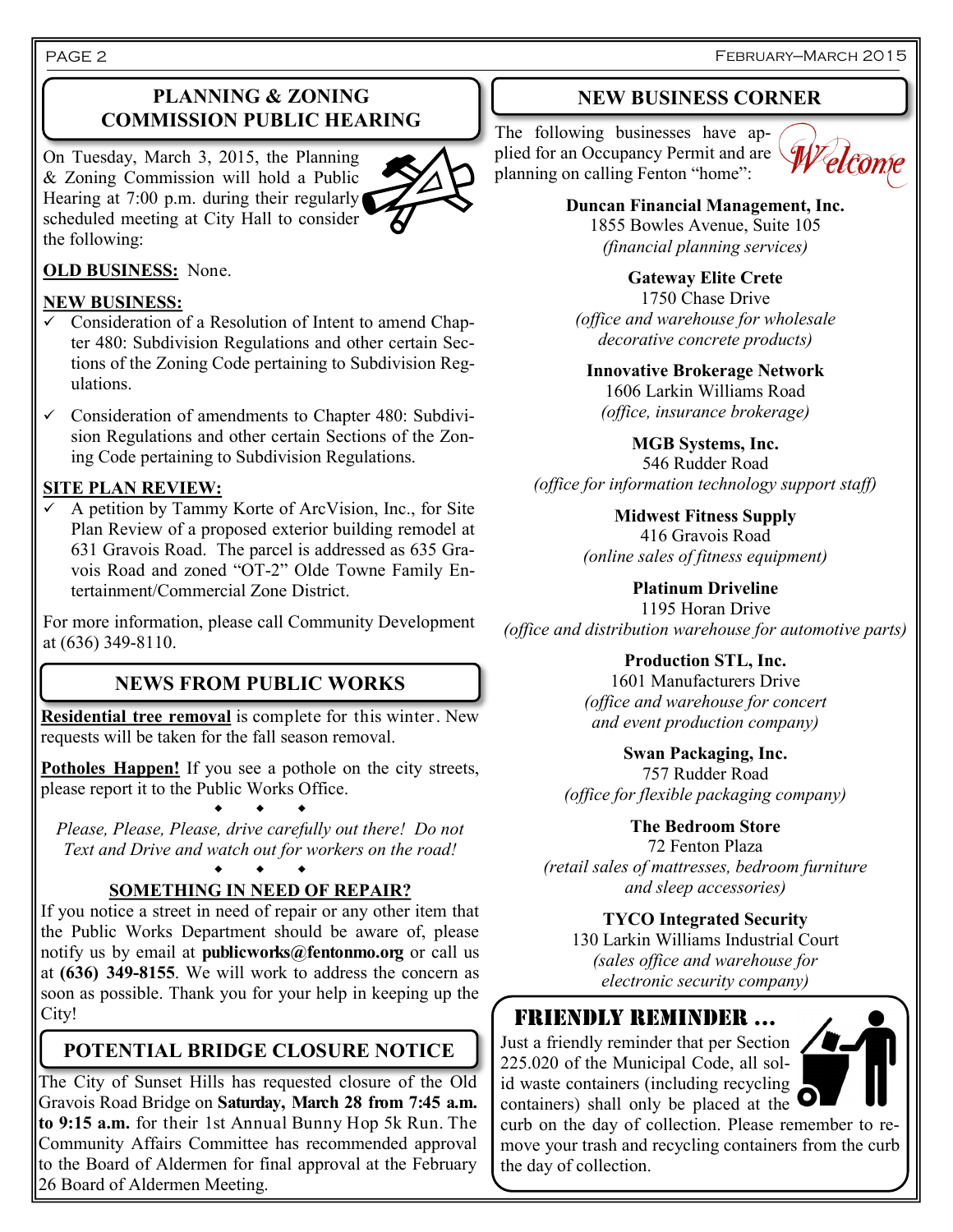PAGE 3 FEBRUARY—MARCH 2015

# **ST. LOUIS COUNTY POLICE—FENTON PRECINCT**

#### **Open Garage Doors**

We want to remind everyone to close their garage doors at night. This will help reduce the potential for crime in your neighborhood. If officers patrolling your neighborhood discover an open garage door, you will be contacted by

mail, reminding you to take the time to safeguard your family and property by keeping your garage door closed. If you have any questions regarding this, please feel free to contact the Fenton Precinct.

#### **Want crime updates emailed to you as soon as they occur?**

Become part of the Neighborhood Watch Program for the Fenton area by sending in your request via email to Officer Aaron Dilks at **adilks@stlouisco.com**. You will receive weekly Fenton crime summaries, crime tips, and immediate pertinent crime information. You will also be notified of any upcoming police related events, fundraisers, and community gatherings. We hope to hear from you!

**Neighborhood Policing Officer: Officer Aaron Dilks (636) 349-8120, ext. 1123 Precinct Phone (636) 349-8120**

# **SPRING LEAF PICK-UP**

Spring Leaf Pick-Up will begin on **Monday, March 30** and will run for 4 weeks, ending on April 20. As pickups start in a different part of the City each Monday, please have your leaves out by 7:00 a.m. Leaf pickups will occur weekly until all areas have been serviced once. **PLEASE DO NOT RAKE LEAVES INTO THE STREET.** Please rake to back of curbs as leaves in the gutter can wash into and clog the storm system. Leaf piles containing debris or other items will be left and picked up the following week only after the unacceptable material (ex. animal feces, bottles, etc.) are removed. **For more information, call Public Works at (636) 349-8155.**

# **TRASH TALK & YARDWASTE YAK**

Come and get 'em! Your ten (10) complimentary Yard Waste/Trash Overflow Stickers for 2015 are now available at City Hall. You can pick them up Monday through Friday from 8:00 a.m. to 4:30 p.m.

Please remember that the complimentary stickers are **only** available at City Hall, but additional stickers can always be purchased for \$1.00 each from City Hall or RiverChase. If you have questions or need alternatives for obtaining your free yard waste stickers, please contact City Hall at (636) 343-2080.



# **FENTON HISTORICAL SOCIETY**

#### **Fenton Historical Society Spring Luncheon Saturday, April 18th, 2015**

Our annual Spring Luncheon will be at a new location this year—Andre's West Banquet Facilities located at 211 S. Old Highway 141 in Olde Towne Fenton. The doors open at 11:30 a.m. and lunch will be served at 12:30 p.m. **Luncheon tickets are \$20.00 and are available by advanced purchase only! Reservations Deadline: Friday, April 3.**



FREE Antique Appraisal (limit 2 items) Silent Auction Quilt Raffle



For more information, call Patty Hunt at (314) 631-2922, Museum at (636) 326-0808, or email fentonhistory@hotmail.com.

———————————

The Monthly meeting of the Fenton Historical Society will be Thursday, March 5 at 7:00 p.m. at #1 Church Street, Olde Towne Fenton. For more information, contact us at:

**www.fentonhistory.com (636) 326-0808**

# FRIENDLY REMINDER ...

Just a friendly reminder that per Section 205.170 of the Municipal Code, littering is



prohibited on all Federal, State and City properties. This includes the City's parks, streets and sidewalks.

Spring is coming! And along with  $\sqrt{\frac{GARAGE}{SALE}}$ it—Spring Cleaning! Don't forget that you need to obtain a permit from City Hall for all Garage Sales



or Yard Sales. **There is no charge for this permit.** We will also provide you with sign regulations and any other necessary information.

#### **SALES TAX REDISTRIBUTIONS TO ST. LOUIS COUNTY FOR JANUARY 2015**

| "A" Sales Tax Summary |                      | "B" (Pool) Sales Tax Summary |                  | <b>Combined Sales Tax Summary</b> |                      |
|-----------------------|----------------------|------------------------------|------------------|-----------------------------------|----------------------|
| Generated             | <b>Redistributed</b> | Generated                    | Redistributed    | Generated                         | <b>Redistributed</b> |
| \$439,904             | $$8,025(1.8\%)$      | \$300,024                    | \$295,574(98.5%) | \$739.927                         | $$303,599(41.0\%)$   |

Please remember that January and February sales tax income posts to the previous year.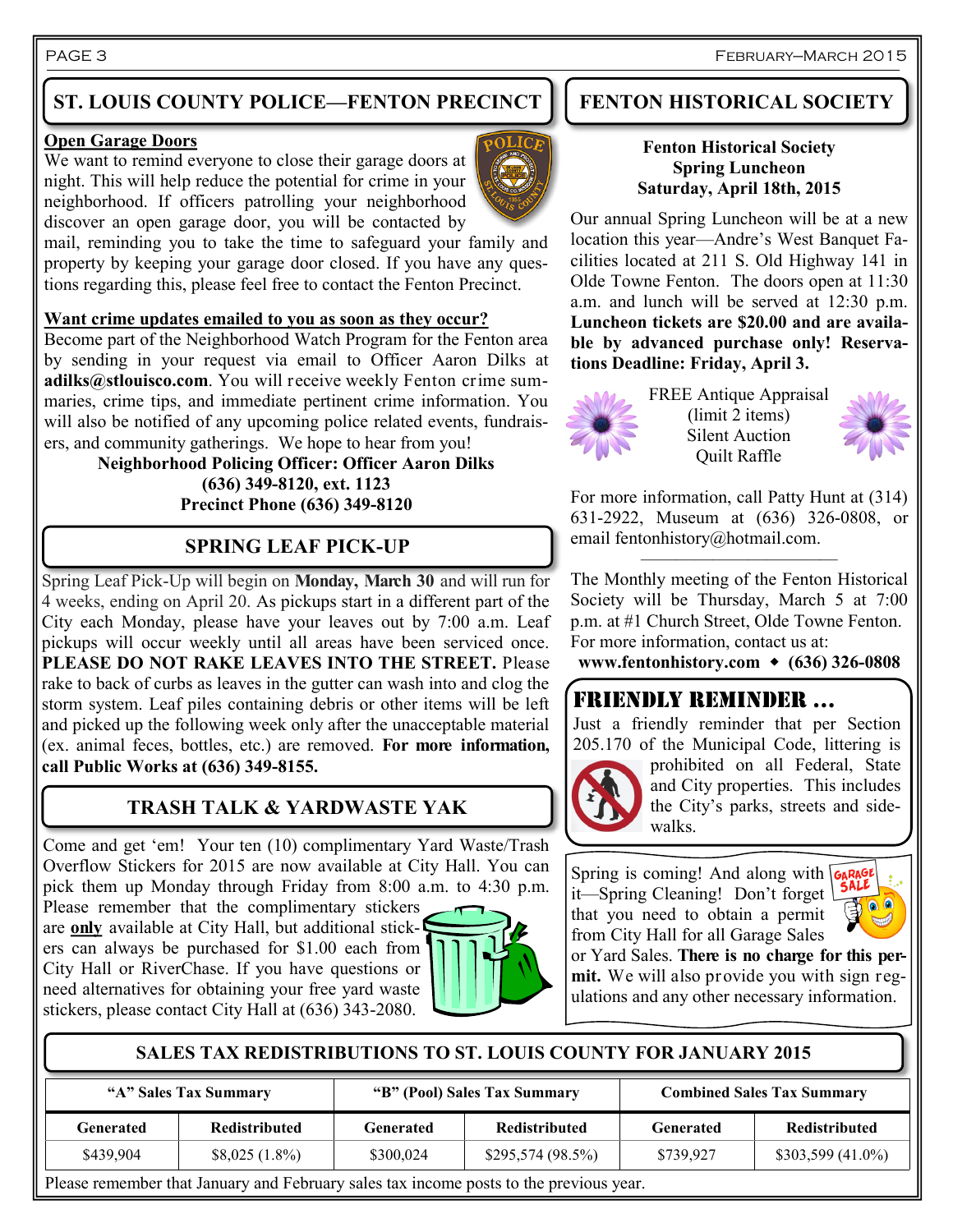# **PARKS & RECREATION SPECIAL EVENTS**

#### **UPCOMING PROGRAM OFFERINGS**

For detailed information, including program fees and registration requirements, please call RiverChase of Fenton at **(636) 343-0067** or visit our website at **www.fentonmo.org**.

#### **YOUTH ACTIVITES**

 **SPRING BREAK DAY CAMP** March  $16 - 20$ . Before/after camp care available

#### **T-BALL/COACH PITCH LEAGUES**

Session I: May 2 – June 20 Session II: July 11 – August 22

#### **BEGINNER'S BASEBALL**

April 4, 11, 18 Level I (ages 3-5) 10:00 a.m. – 10:45 a.m. Level II (ages 6-8) 11:00 a.m. – 11:45 a.m.



#### **SUMMER CAMP REGISTRATION**

Begins March 2. Register now and take advantage of the March Early Bird Special!

#### **ADULT ACTIVITIES**

#### **D.I.P. (DROP IN PICKLEBALL)**

Monday through Thursday until April 30. 8:00 a.m. – 10:00 a.m. – beginner play  $10:00$  a.m.  $-1:00$  p.m.  $-$  advanced play

 **HIGH INTENSITY CIRCUIT TRAINING** Tuesdays from  $6:15$  p.m.  $-6:45$  p.m.

#### **GROUP CYCLING**

Mondays, Wednesday, Thursday mornings Tuesday and Thursday evenings

#### **MEN'S, WOMEN'S AND COED SOFTBALL**

Leagues begin in early April. Register your team now! Must be at least 18 years old.





 **FOLLOW US ON TWITTER** @FentonParks

#### **LIKE US ON FACEBOOK**

www.facebook.com/FentonParks www.facebook.com/FentonFarmersMarket

#### **HATS OFF TO DR. SEUSS** (ages 3-5)

 Monday, March 2 from 10:00 a.m.—11:30 a.m. Celebrate Dr. Seuss' birthday and Read Across America Day! Crafts, story, activities and a snack! Held at RiverChase.

#### **SUMMER CAMP 2015**

Registration begins March 2. Earlybird special pricing through March 31.

#### **SENIOR LUNCH AND BINGO**

Wednesday, March 11. Corned Beef and Cabbage and special entertainment by the Holy Infant Dancers.

# **RIVERCHASE HEALTH FAIR**

**Saturday, March 7 from 8:30 a.m. - 11:30 a.m.**

Co-Sponsors: Des Peres Hospital Delmar Gardens of Meramec Valley

Free to the public! There will vendors with information about different health<sup>'</sup>

products and services. Des Peres Hospital will offer blood pressure and balance screenings. Please call (888) 457-5203 to schedule an appointment for the balance screening. Enter for a chance to win a \$250 Visa card provided by PR Fitness Equipment. For more details, call RiverChase at (636) 343-0067.

# **OLDE TOWNE FARMERS MARKET**

The Olde Towne Farmers Market is now accepting vendor applications for 2015 season. Market is located in the Olde Towne Pavilion, 200 Gravois Road, Fenton, MO 63026 and is open Saturdays, from 8:00 a.m.—1:00 p.m., May through October. Sponsored by St. Clare Medical Center. Please call Kate Buemi at (636) 343- 0067 for more information or email at kbuemi@fentonmo.org.

# **COMMUNITY INDOOR GARAGE SALE**

**Saturday, April 25 from 9:00 a.m. to 1:00 p.m.**

Register to be a part of the largest sale yet at RiverChase! Reserve a 6 ft. x 3 ft. table and sell anything from toys to crafts. Event is open to the public. Reserve more than one table to sell more! Fee: \$19/table for Resident or Member. \$22/table all others. Contact RiverChase for details, exclusions, and other information: (636) 343- 0067.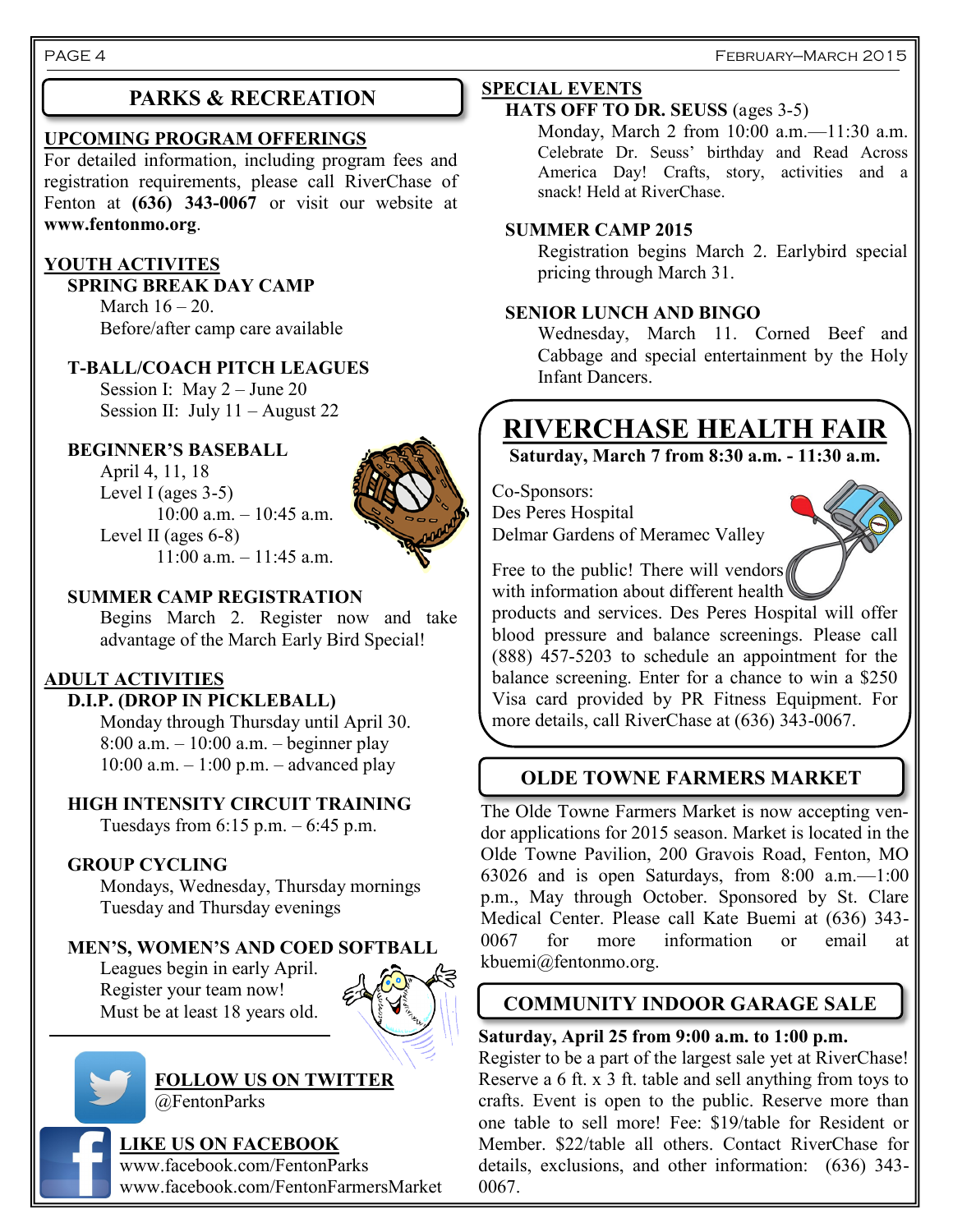# **DECISIONS FROM THE JANUARY 8 AND 22, 2015 BOARD OF ALDERMEN MEETINGS**

#### *DECISIONS*

- Approved, with conditions, a site plan submitted by KP Development, LLC for a new office/warehouse building on proposed lot C of Fenton Logistics Park Subdivision.
- Approved reappointment of Ken Weldele, Ward 1; Eric Gordon, Ward 2; Jan Turallo, Ward 3; and Diana Biras, Ward 4 to the Park, Beautification & Recreation Committee with a term ending January 2017.
- $\checkmark$  Approved Board of Election Commissioners to utilize City Hall as a designated polling place for the 2015 elections.
- $\checkmark$  Approved request for destruction of records.
- $\checkmark$  Approved application for the 2016—2019 Surface Transportation Grant through East-West Gateway for construction, engineering and easement/right-of-way acquisition for the Old Gravois Roadway Improvements Phase II Project.
- $\sim$  Approved amendments to the 2015 Capital Plan in regards to the Greenway Trail Extension.
- $\checkmark$  Approved application for the Missouri Department of Natural Resources Playground Scrap Tire Surface Material Grant.
- $\checkmark$  Approved Board of Election Commissioners to utilize RiverChase as a designated polling place for the 2015 elections.
- $\checkmark$  Approved authorizing Parks and Recreation Director, Tom Diven, to upgrade to the Mature Market Fully Subsidized Program with Healthsway Services, LLC.
- $\checkmark$  Approved purchase of 24 LED fixtures for the indoor pool and participation in the AmerenUE Reimbursement Program.
- $\checkmark$  Approved an AT&T dedicated phone line for the Police Department.
- Approved upgrading the Public Works Director's computer.
- $\checkmark$  Approved seeking bids for grass mowing services and eliminating the requirement for performance and bid bonds.
- $\sim$  Approved amending the 2015 Budget to reflect revised costs for the Greenway Trail Extension.

*"Spring is nature's way of saying, 'Let's party!'"* — Robin Williams

#### *ORDINANCES*

- **#3486** Ord. approving a two-year Agreement with Sprint for a business share plan for the City.
	- **#3487** Ord. approving a Contract with Schelde Sports North America for the purchase of a Collegiate 4000 Volleyball Net System.
	- **#3488** Ord. approving a one-year Maintenance Agreement with Environmental Systems Research Institute, Inc. (ESRI), for GIS Software **Maintenance**



#### **PERMANENT HOUSEHOLD HAZARDOUS WASTE**

Residents from Saint Louis County, Saint Louis City, and Jefferson County can visit www.hhwstl.com to make a reservation to drop off household hazardous waste (HHW) at the Lemay HHW Facility. The facility is located at 291 E. Hoffmeister (on the grounds of the Metropolitan Saint Louis Sewer District's Lemay Waste Water Treatment Plant). To make a reservation, visit www.hhwstl.com and follow the instructions. At the end of the reservation process, print off the voucher provided that confirms the reservation and bring the voucher and proof of your address to your appointment. Individuals without internet access can call the Special Event Service Line at (314) 615-8989 to make a reservation. Proof of address can be a utility bill or driver's license.



#### PAGE 5